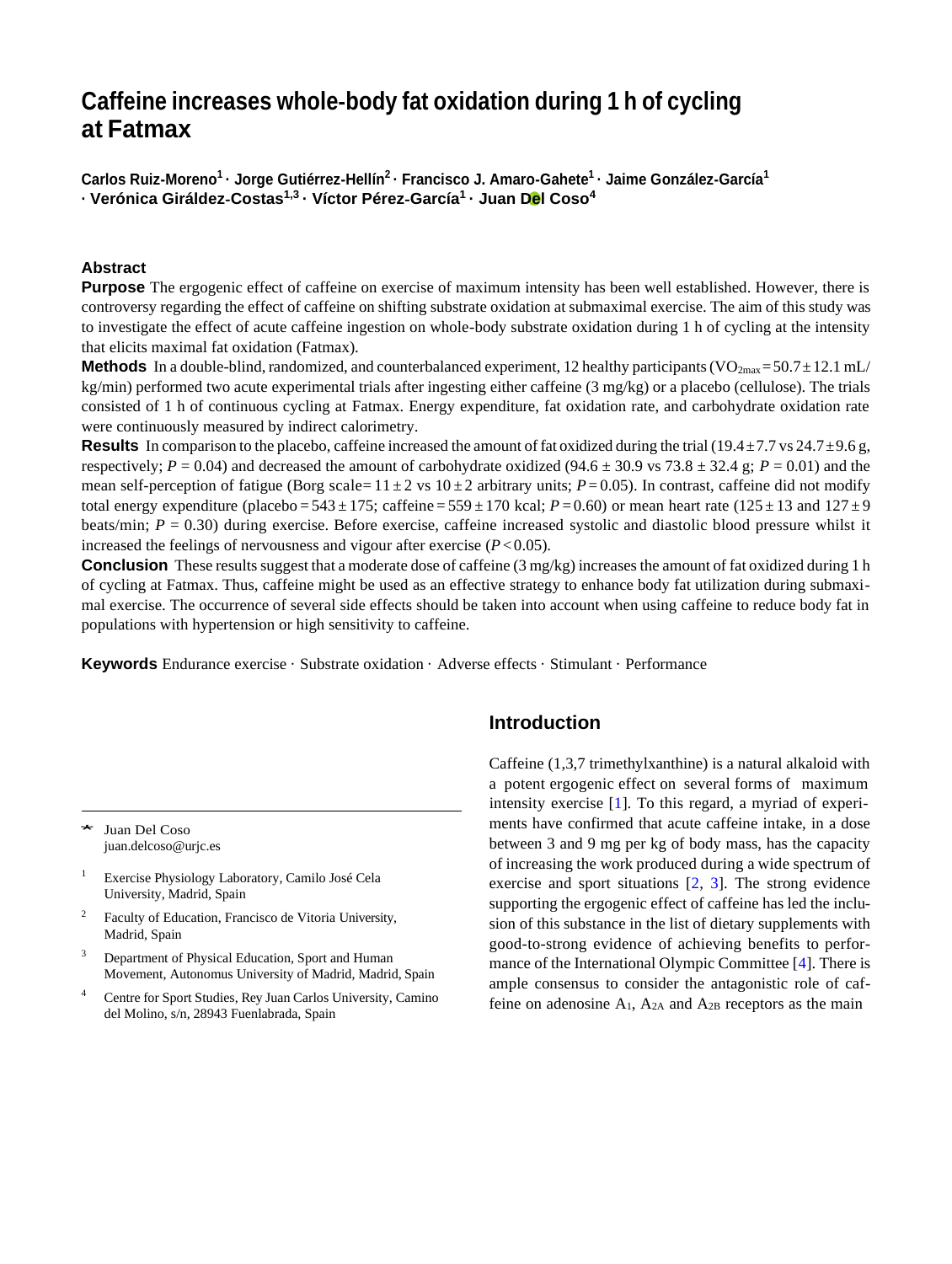mechanism behind its ergogenic effects [\[5\]](#page-7-4), although other alternative mechanism has been proposed such asincreased muscle oxygen saturation, potassium ion attenuation in the interstitium and calcium iron release from the sarcoplasmic reticulum [\[6–](#page-7-5)[8\]](#page-7-6). The capacity of caffeine to enhance fat oxidation while reducing carbohydrate utilization during endurance exercise has also been proposed as an beneficial effect of acute caffeine intake [\[9\]](#page-7-7), although its impact to enhance exercise of maximal exercise intensity may be limited to endurance exercise situations in which glycogen sparing is associated to enhanced performance. Nevertheless, the potential capacity of caffeine to increase fat oxidation during exercise of submaximal exercise intensity may be associated to other benefits beyond exercise and sport performance, such as a more effective body fat reduction in individuals involved in exercise programmes to promote weight loss.

The capacity of caffeine to shifting substrate oxidation during endurance exercise of submaximal intensity is perhaps the most debated effect of caffeine despite it was the main finding of one of the pivotal investigations on this topic [\[10\]](#page-7-8). Since then, contradictory outcomes have been published in favour or against caffeine's effectiveness to increase fat oxidation during exercise, perhaps because some investigations used protocols to measure both ergogenic and substrate oxidation effects of caffeine at the same time. To this regard, the increase in exercise performance induced by caffeine may counteract the effect of caffeine on substrate oxidation, as exercise intensity isthe main modulator for the use of fat and carbohydrate during endurance exercise [\[11\]](#page-7-9).

On one hand, several investigations have found that acute caffeine intake (3–9 mg/kg) was did not modify fat oxidation during exercise  $[12-16]$  $[12-16]$ . In comparison, other investigations have found that caffeine increased fat oxidation rate during exercise of moderate intensity when using similar dosages and exercise protocols [\[17](#page-7-12)[–22\]](#page-7-13). The divergence of these investigations' outcomes might be associated with the experimental protocols used to test the effect of caffeine on substrate oxidation. Investigations of the former  $[12-16]$  $[12-16]$ aimed to assess the ergogenic effect of caffeine and thus, investigators used time trials with freely-chosen wattage or fixed wattage at > 70% of participants' maximal oxygen uptake (VO<sub>2max</sub>). In the latter investigations  $[17–22]$  $[17–22]$ , the main objective was to assess the effect of caffeine on fuel utilization during exercise of submaximal intensity; there-

fore it were used exercise protocols with lower exercise intensities and fixed wattage. Thus, it seems necessary to select exercise of submaximal intensity, in addition to exercise protocols with fixed wattage, to properly study the effect of caffeine on substrate utilization.

From a practical perspective, the most effective manner of maximizing fat oxidation during submaximal exercise is by selecting the exercise intensity that produces maximum rates of fat oxidation (i.e., Fatmax; [\[23\]](#page-7-14)) and maintaining

this selected intensity over time [\[24\]](#page-7-15). Typically, fat oxidation becomes maximal at moderate exercise intensity, where most of the energy demands can be satisfactorily met by fat oxidation [\[9\]](#page-7-7). However, no investigation has studied the effect of acute caffeine intake on substrate oxidation during continuous exercise at the intensity that elicits peak fat oxidation. Thus, the aim of this study was to investigate the effect of caffeine on fat and carbohydrate oxidation during 1 h of cycling at Fatmax.

#### **Methods**

#### **Participants**

Twelve young and healthy participants (8 men and 4 women) volunteered to participate in the study (age  $= 29 \pm 6$  years, body mass =  $70.2 \pm 9.2$  kg, height =  $1.75 \pm 0.08$  m, maximal oxygen uptake  $[VO<sub>2max</sub>] = 50.7 \pm 12.1 \text{ mL/kg/min}$ . A preexperimental sample size calculation indicated that at least 11 participants were needed to obtain statistically significant differences when fat oxidation rate was 0.12 g/min higher with caffeine than with the placebo. The sample size calculation was based on the effect of acute caffeine intake when cycling at Fatmax [\[9\]](#page-7-7), and it was designed to obtain a statistical power of 80% with type I error set at 5%. Participants fulfilled the following inclusion criteria: (a) age between 18 and 40 years; (b) consistent recreational exercise training of  $\sim$  1 h/day, at least 4 days/week for the previous two months; (c) low habitual caffeine consumption (i.e.,<50 mg of caffeine per day in the previous 3 months), as defined by Filip et al.  $[25]$ ; (d) in women, regular duration of their menstrual cycle for the previous 4 months. Participants were excluded if they reported (a) any type of lower limb injury within the previous two months; (b) a positive smoking status; (c) medication or dietary supplement usage within the previous month; (d) a previous history of cardiopulmonary diseases, (e) oral contraceptive use; (f) allergy to caffeine; (g) in women, any type of menstrual disorders.Women performed all experimental trials during their luteal phase to avoid the influence of the menstrual cycle on the results of the investigation despite evidence suggests that fuel oxidation during submaximal intensity exercise [\[26,](#page-7-17) [27\]](#page-7-18) and the response to acute caffeine intake during exercise are similar across the menstrual cycle [\[28,](#page-7-19) [29\]](#page-8-0). Before enrolment in the study, all participants were fully informed of the experimental procedures and risks and signed an informed written consent. The study was approved by the Camilo José Cela University Research Ethics Committee and was conducted in accordance with the last version of the Declaration of Helsinki.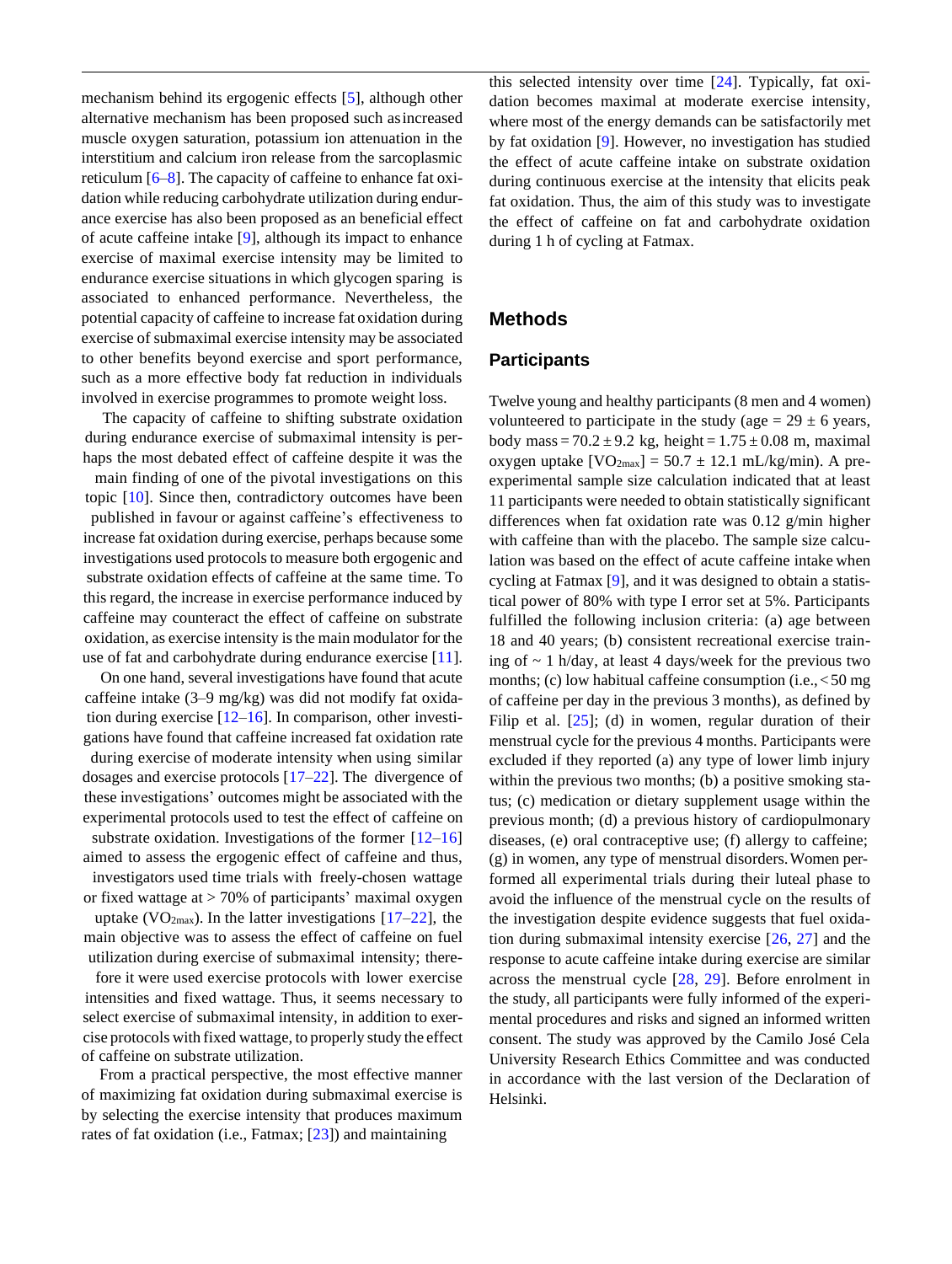### **Experimental design**

A double-blind, placebo-controlled, randomized, and counterbalanced experimental design was used in this investigation. Each participant took part in two identical experimental trials separated by at least three days. In these trials, participants either ingested 3 mg of caffeine per kg of body mass (Bulk Powders, United Kingdom) or 3 mg/kg of placebo (cellulose, Guinama, Spain). A dose of 3 mg/kg of caffeine was selected as this dosage has been found effective to increase fat oxidation at Fatmax [\[9\]](#page-7-7). The treatments were ingested in identical, unidentifiable capsules 60 min before the onset of exercise. An alphanumeric code was assigned to each trial by a researcher independent of the study in order to double-blind the participants and investigators to the tested substances. This alphanumeric code was only unveiled after the trials had been analysed. Each trial consisted of 1 h of continuous cycling at Fatmax while energy expenditure and substrate oxidation of carbohydrates and fat were continuously measured by indirect calorimetry. One hour of continuous cycling at Fatmax was selected as the exercise protocol to assess the effect of caffeine on fat oxidation during exercise because this same protocol has been effective at detecting differences in fat oxidation after the ingestion of other phytochemicals [\[24\]](#page-7-15). The trials were performed in a laboratory room with controlled ambient temperature (20.3  $\pm$  0.4 °C) and relative humidity (31  $\pm$  11%).

#### **Pre experimental trial**

Participants performed two pre-experimental trials: one maximal cycling test to obtain Fatmax and  $VO<sub>2max</sub>$  during a cycling test of increasing intensity and one familiariza- tion trial. One week before the start of the experiment, participants underwent a maximal cycling test until volitional fatigue. This test was preceded by a standardized warm-up (i.e. 10 min at 50 W for men, and 30 W for woman) on a cyclergometer (SNT medical, Cardgirus, Spain). After the warm-up, the workload was increased by 25 W for men and 15 W for women every 3 min until the respiratory exchange ratio reached 1.0. Thereafter, incremental loads were produced every minute until the participant reached volitional exhaustion. Participants were instructed to maintain a cycle cadence of 70–90 rpm during the whole test. The maximal exercise test finished when participants were unable to maintain a cycle cadence > 50 rpm or when they stopped pedalling due to fatigue. During the maximal exercise test, oxygen uptake  $(VO_2)$  and carbon dioxide production  $(VCO_2)$  were measured breath by breath by a gas analyser (Metalyzer 3B, Cortex, Germany) and substrate oxidation rates were calculated at each stage with stoichiometric calculations. In this test, the intensity that produced the maximal rate of fat oxidation wasregistered and used for the experimental trials

(Fatmax; mean  $\pm$ standard deviation was  $108 \pm 50$  W). Three days before the first experimental trial, participants underwent a familiarization trial that replicated the protocols of the experimental trials, as explained below.

#### **Standardizations**

Once the participants fulfilled the inclusion/exclusion criteria, they were informed about the necessity of refraining from all sources of caffeine (coffee, tea, chocolate, energy drinks, etc.) until the experiment was completed. Participants were also encouraged to maintain their training routines and a stable state of physical fitness during the experiment. The day before each trial, participants performed light, standardised training and a self-selected precompetitive diet/ fluid routine was kept. Fluid and diet guidelines were given to assure carbohydrate availability [\[30\]](#page-8-1) and euhydration [\[31\]](#page-8-2) in all experimental trials. Subjects were also required to refrain from consuming alcohol and to maintain a sleeping pattern with at least 8 h of sleep the day before each trial. These standardisations were written in a personal journal and were repeated thoroughly the day before the second trial. Data on diet and exercise were analysed afterwards to ensure that participants fulfilled all the recommendations given and euhydration was certified by urine specific gravity  $< 1.020$ before each testing (MASTER-SUR/Nα, Atago, Japan). In women, regularity and duration of the menstrual cycle were monitored in each participant for 4 months through a free mobile application (Mycalendar®,Period-tracker, US).

#### **Experimental trials**

On the day of the experimental trials, participants arrived at the laboratory in the morning (09.00 am) in a fasted state (at least 8 h after their last meal). Upon arrival, the capsule with the experimental treatment (caffeine or placebo) was provided and ingested by the participant with 150 mL of water. Then, participants rested supine for 60 min to allow for substance absorption. In the last 5-min of the resting period, participants' blood pressure (M6 Comfort, Omron, Japan; by triplicate) and heart rate (Wearlink  $+$  V800, Polar, Finland) were recorded. An average of three blood pressure measurements, performed with 1 min between measurements, was used for analysis. Thereafter, participants underwent a standardized 10-min warm-up with increasing intensity until they reached their individual Fatmax (equivalent to  $52.1 \pm 9.8\%$  of their VO<sub>2max</sub>). The cyclergometer was set to maintain this exercise intensity and participants pedalled at this intensity for 1 h. The position of the saddle and handlebar in the cyclergometer, clothing used, and cycling cadence were meticulously replicated in both trails.  $VO<sub>2</sub>$  and VCO<sup>2</sup> data were obtained breath by breath during the whole trial with the gas analyser used for the  $VO_{2max}$  test.  $VO_2$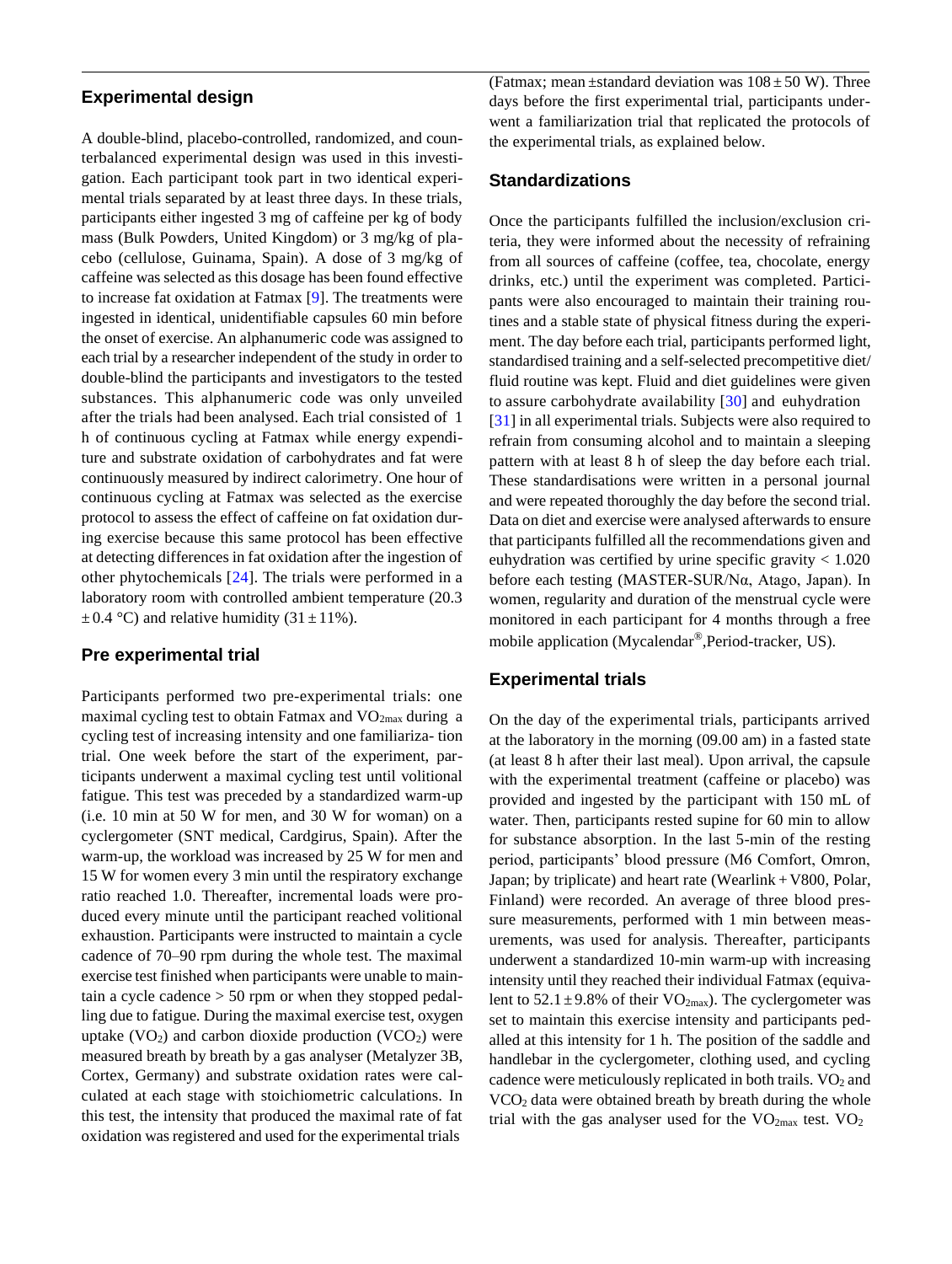and  $VCO<sub>2</sub>$  data within the last 60 s of each 5-min period was used as a representative value. During the last 60 s of each 5-min period, participants were instructed to maintain a stable position and cadence. The rates of energy expenditure and substrate oxidation were calculated from  $VO<sub>2</sub>$  and  $VCO<sub>2</sub>$ using the non-protein respiratory quotient  $[32]$ . Data on VO<sub>2</sub> and  $VCO<sub>2</sub>$  for the whole trial (i.e., all the breaths included in the 1-h cycling trial) were used for the calculation of the total amount of energy expended and total amounts of fat and carbohydrate oxidized. During exercise, heart rate and participants' rating of perceived exertion (6–20 arbitrary units (a.u.) scale [\[33\]](#page-8-4)) were recorded at 5-min intervals.

After the end of the trials, participants completed an ad hoc questionnaire regarding common side effects after acute caffeine intake. This questionnaire included a 1- to 10-point scale to assess each item. Participants were previously informed that one point meant a minimal amount of that item and 10 points meant a maximal amount. Participants were provided with an online version of this questionnaire via WhatsApp, and the questionnaire contained twophases. In the first phase, participants had to rate their feelings of nervousness, vigour, irritability, gastrointestinal problems, muscular pain, headache, and diuresis and they completed these questionnaire 12 h after the end of exercise to assess the intensity of the side effects induced by acute caffeine intake in the day of the experiment. In the second phases of the questionnaire, participants rated their level of insomnia during the night after the experimental trial. This survey was completed in the following morning of the experiment once participants had completed their night sleep. This twophases survey has been effectively used to assess side effects resulting from acute caffeine ingestion in individuals performing several exercise situations [\[34,](#page-8-5) [35\]](#page-8-6).

#### **Statistical analysis**

The study data were blindly introduced into the statistical package SPSS (SPSS, v. 22.0, IBM SPSS Statistics, IBM Corporation) and subsequently analysed. The Shapiro–Wilk test was used to confirm the normality of the quantitative variables and, consequently, parametric statistics test were used to determine differences among trials. A two-way analysis of variance (ANOVA) (substance ×time) was performed to analyse the main effect of caffeine on all the variables under investigation. After a significant F test (Greenhouse–Geisser correction for the assumption of sphericity) was completed for the main effect of caffeine, differences in the caffeine-placebo comparisons at each 5-min measurement were identified by LSD post-hoc tests. Paired *t*-tests were used to detect differences in the caffeine-placebo comparison in resting heart rate, resting blood pressure, overall values of energy expenditure, fat and carbohydrate oxidation during exercise, and in side-effect ratings post-exercise. In

all statistical tests, a significance level of  $P < 0.05$  was set. The data are presented as mean  $\pm$  standard deviation. The effect size  $(\pm 95\%$  confidence intervals (CI)) was calculated in all pairwise comparisons [\[36\]](#page-8-7). The smallest significant effect threshold was set as 0.2, and a qualitative descrip- tor was included to represent the likelihood of exceeding this threshold. Ranges of likelihood < 1% indicated almost certainly no chances of change; 1% to 5%, very unlikely; 5% to 25%, unlikely; 25% to 75%, possible; 75% to 95%, likely; 95% to 99%, very likely; > 99%, most likely. Differences were rated as unclear when likelihood exceeded > 5% in both positive/negative directions [\[37\]](#page-8-8).

## **Results**

Before exercise, the acute ingestion of caffeine increased systolic, diastolic, and mean arterial blood pressure in comparison to the ingestion of the placebo (Table [1;](#page-4-0) *P*  < 0.05). However, caffeine did not modify resting heart rate  $(P=0.62)$ .

During exercise, there was a significant effect of caffeine on fat oxidation rate ( $P = 0.02$ ). The post-hoc analysis revealed that the rate of fat oxidation was higher with caffeine than with the placebo in all pairwise comparisons during the 1-h cycling trial (all  $P < 0.05$ , Fig. [1a](#page-5-0)). Moreover, there was a main effect of caffeine on carbohydrate oxidation rate  $(P=0.02)$  while the post-hoc analysis revealed that caffeine decreased carbohydrate oxidation rate from min- 10 to min-60 (all  $P < 0.05$ , Fig. [1b](#page-5-0)). However, there was no main effect of caffeine on energy expenditure  $(P = 0.60; Fig.$ [1c](#page-5-0)). As a whole, caffeine increased the total amount of fat oxidized during the trial when compared to the placebo (Table [1;](#page-4-0)  $P = 0.04$ ) while reducing the amount of carbohydrates utilized  $(P < 0.01)$ . The ingestion of caffeine did not modify the amount of energy expended during the trial  $(P<0.71)$ .

During exercise, there was a main effect of caffeine on the rating of perceived exertion  $(P=0.05)$  with the post-hoc analysis demonstrating that the rating of perceived exertion was lower with caffeine than with the placebo from min-45 to min-60 (all  $P < 0.05$ , Fig. [2a](#page-5-1)). In addition, there was a main effect of caffeine on  $VO<sub>2</sub>$  ( $P = 0.03$ ) with the post-hoc analysis indicating that  $VO<sub>2</sub>$  was higher with caffeine than with the placebo at several time-points during exercise (all *P*<0.05, Fig. [2b](#page-5-1)). However, there was no main effect of caffeine on heart rate  $(P= 0.20; Fig. 2c)$  $(P= 0.20; Fig. 2c)$  $(P= 0.20; Fig. 2c)$ .

After exercise, participants reported higher ratings of nervousness and vigorousness in the caffeine trial vs the placebo trial (Table [2;](#page-6-0)  $P < 0.05$ ). Although there were no statistical differences in the remaining side effects, the effect sizes of acute caffeine on gastrointestinal distress, diuresis, and insomnia were  $>1.0$ .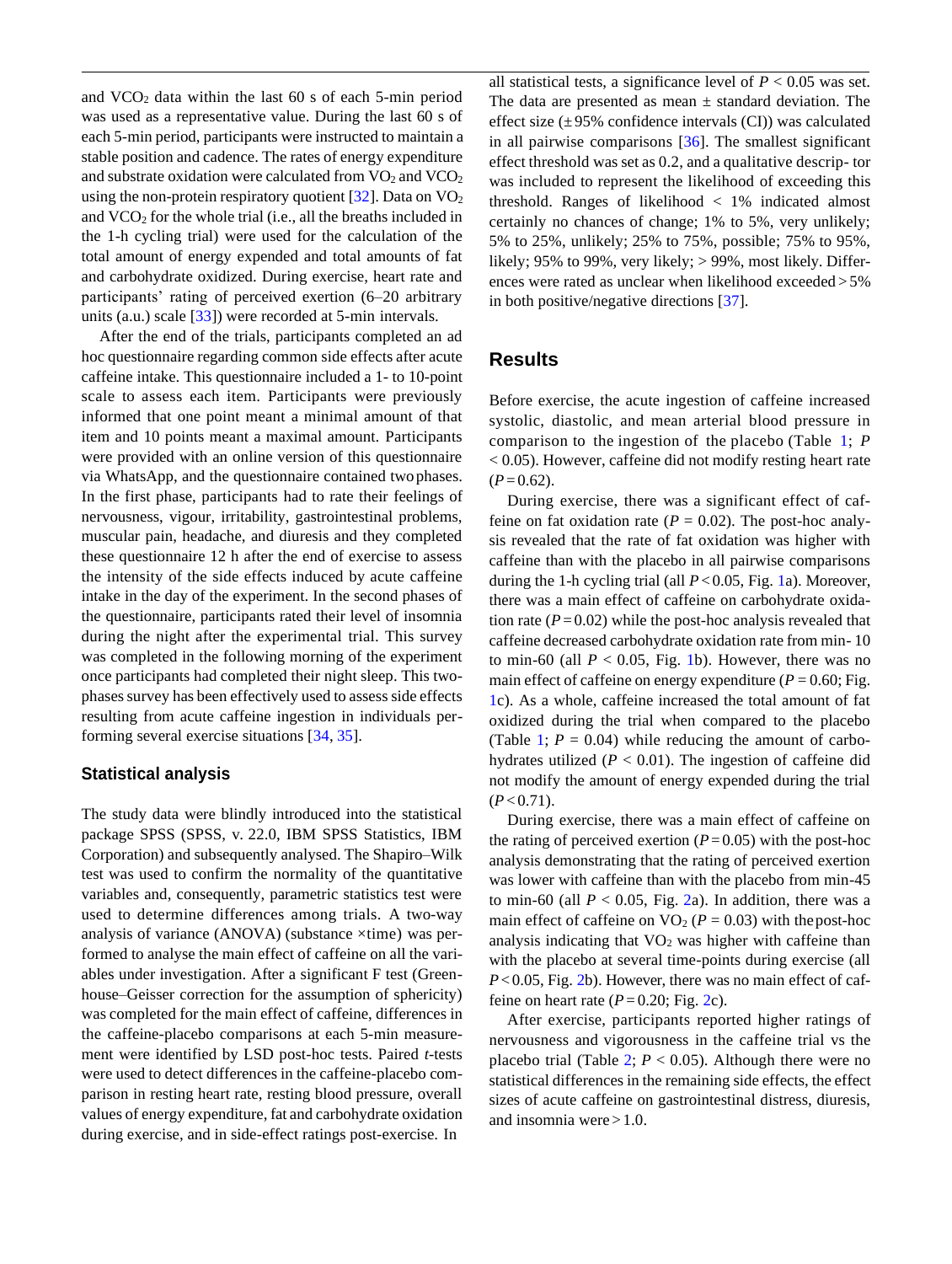<span id="page-4-0"></span>Table 1 Cardiovascular variables at rest, and energy expenditure and substrates oxidized during 1 h of cycling at the intensity that elicits maximal fat oxidation (Fatmax) after the ingestion of caffeine or a placebo

|          | Variables (units)                | Placebo         | Caffeine        | Effect Size (95% CI)       | <b>Oualitative inference</b> | $P$ value |
|----------|----------------------------------|-----------------|-----------------|----------------------------|------------------------------|-----------|
| Resting  | Heart rate (beats/min)           | $54 \pm 9$      | $55 \pm 9$      | $0.2 (-0.3/0.6)$           | Unclear                      | 0.62      |
|          | Systolic blood pressure (mmHg)   | $116 \pm 13$    | $124 \pm 20$    | 0.5(0.2/0.8)               | Very likely                  | 0.01      |
|          | Diastolic blood pressure (mmHg)  | $71 \pm 10$     | $74 \pm 11$     | 0.3(0.1/0.6)               | Likely                       | 0.02      |
|          | Mean blood pressure (mmHg)       | $86 \pm 10$     | $91 \pm 13$     | 0.5(0.2/0.7)               | Very likely                  | 0.01      |
| Exercise | Total fat oxidation (g)          | $19.4 \pm 7.7$  | $24.7 \pm 9.6$  | 0.5(0.1/0.9)               | Likely                       | 0.04      |
|          | Total carbohydrate oxidation (g) | $94.6 \pm 30.9$ | $73.8 \pm 32.4$ | $-0.8$ ( $-1.4$ / $-0.3$ ) | Very likely                  | < 0.01    |
|          | Total energy expenditure (kcal)  | $543 \pm 175$   | $559 + 170$     | $0.0 (-0.2/0.1)$           | Very likely                  | 0.71      |
|          | Mean heart rate (beats/min)      | $125 \pm 13$    | $127 \pm 9$     | $0.2 (-0.1/0.4)$           | Possible                     | 0.30      |
|          | Mean respiratory exchange ratio  | $0.89 + 0.04$   | $0.85 + 0.05$   | $-1.1$ ( $-1.9$ / $-0.4$ ) | Very likely                  | 0.04      |

Data is shown as mean ±SD for 12 healthy participants

*CI* confidence interval

# **Discussion**

The main outcomes of this research evidenced the potential effects of caffeine, when ingested on a moderate dose (3 mg/ kg) before exercise, on shifting substrate oxidation during exercise towards a higher reliance of fat as a fuel source. The effect of caffeine was evident during all time comparisons, suggesting that caffeine's effectiveness at enhancing fat oxidation was present from the beginning to the end of the exercise trial. As a result, caffeine increased the amount of fat oxidized during 1 h of cycling at Fatmax by 27.0%. Interestingly, the higher fat oxidation associated with caffeine was accompanied by an associated caffeine-induced reduction in total carbohydrate oxidation (-22.0%), with no differences in energy expenditure. Despite caffeine's potential benefit in shifting substrate oxidation during exercise, the intake of caffeine was associated with two drawbacks: the increase in systolic and diastolic blood pressure before exercise and the increase in the self-reported ratings of several side-effects in the 24 h after exercise. Together, this information suggests that caffeine might be considered as an effective substance to augment fat oxidation during continuous exercise at submaximal intensity. However, caffeine might not be recommended to individuals with hypertension or excessive sensitivity to caffeine-related side effects.

After acute ingestion, caffeine is rapidly absorbed. As a result of its lipophilic nature, it passes through all biological membranes, including the blood–brain barrier [\[38\]](#page-8-9). In this regard, there is ample consensus to consider the antagonistic role of caffeine as the main mechanism behind its ergogenic effects, primarily due to its interactions with adenosine  $A_1$ ,  $A_{2A}$  and  $A_{2B}$  receptors in the central nervous system [\[5\]](#page-7-4). Caffeine can also exert effects during submaximal exercise via increased release of epinephrine, mobilization of fatty acids from adipose tissue,  $[12, 13]$  $[12, 13]$  and increased muscle oxygen saturation [\[8\]](#page-7-6). These effects might allow for a higher

availability of fatty acids and oxygen to allow for a higher reliance of fat oxidation as a fuel. Yet, it also seems that caffeine's effect on fat oxidation might be at the mercy of exercise intensity.

Exercise intensity is the main determinant for the body's selection between fat and carbohydrates as energy sources during exercise. It is also worth noting that exercise duration, environmental conditions, training status, and pre-exercise diet can also influence fat oxidation levels during exercise [\[39\]](#page-8-10). Overall, fat oxidation rate increases with exercise intensity until moderate exercise intensity. It then abruptly decreases with further increases in exercise intensity, once the maximal fat oxidation rate is obtained to produce a U-shaped curve that associates exercise inten- sity and fat oxidation rate [\[23\]](#page-7-14). Previous investigations have determined that the maximal rate of fat oxidation is obtained around 40 to 75% of  $VO<sub>2max</sub>$ , although differences might be found between trained and untrained individuals [\[23,](#page-7-14) [40\]](#page-8-11). In the investigations where caffeine did not change substrate oxidation during exercise, the exercise intensity was > 70%  $VO<sub>2max</sub>$  [\[12](#page-7-10)[–14\]](#page-7-21) or it was freely chosen during a time trial  $[15, 16]$  $[15, 16]$ . In contrast, the investigations where caffeine increased fat oxidation during exercise used exercise intensities between 50 and 65%  $VO_{2max}$  [\[17](#page-7-12)[–20\]](#page-7-23), or equivalent to Fatmax [\[21\]](#page-7-24), or equivalent to the participants' maximal lactate steady state [\[22\]](#page-7-13). In this investigation, participants cycled at Fatmax, which represented  $52.1 \pm 9.8\%$ of the participants'  $VO<sub>2max</sub>$ . By pooling all these outcomes, it can be inferred that caffeine may enhance fat oxidation during submaximal endurance exercise with intensities close to or below Fatmax. In contrast, in intensities above Fatmax, caffeine may be ineffective in changing substrateoxidation. This inference is supported by a recent investigation that tested the effect of acute caffeine intake on fat oxidation during a ramp exercise test [\[9\]](#page-7-7). In that investigation, caffeine increased fat oxidation during exercise at 30-to-70%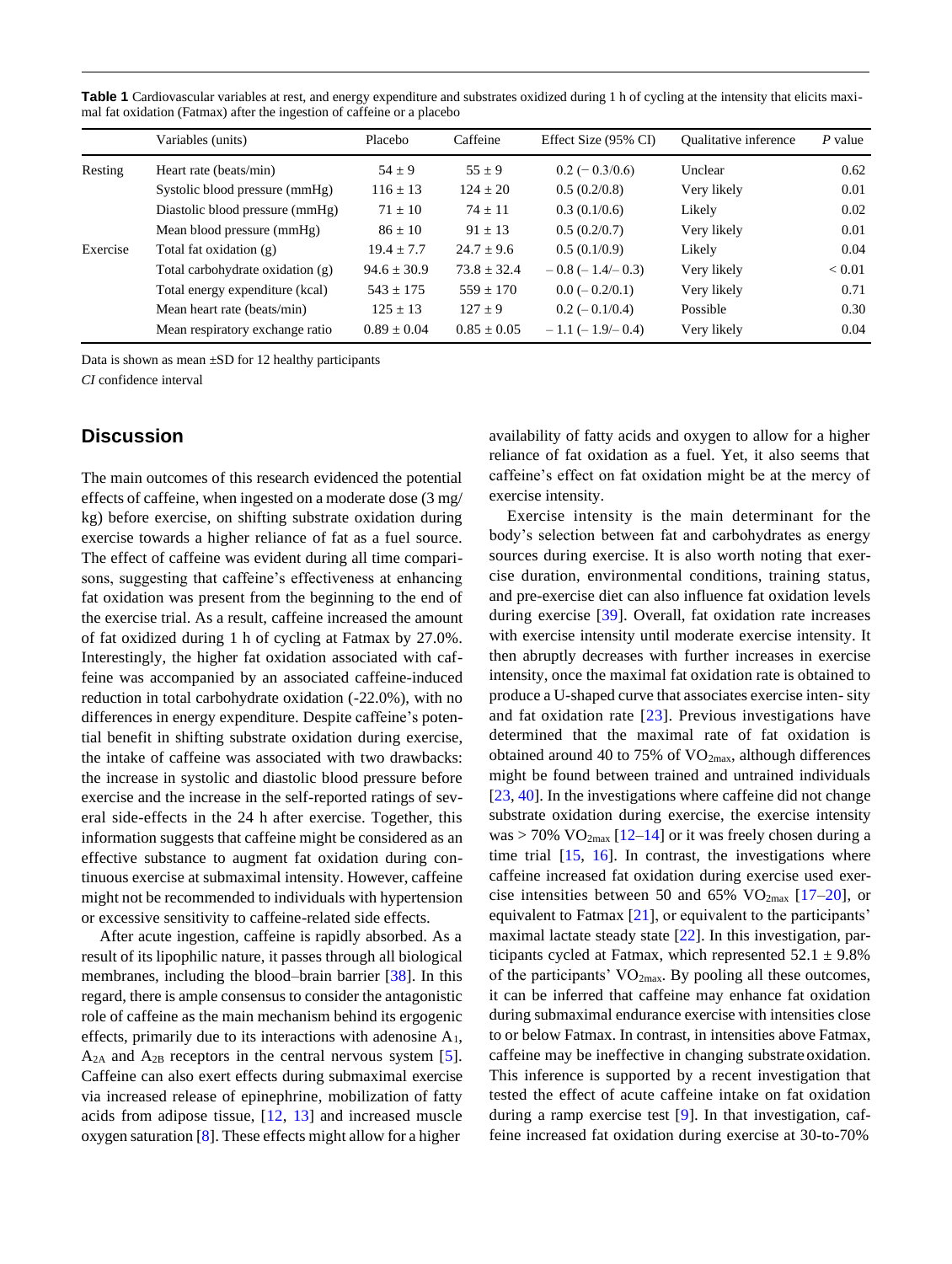

<span id="page-5-0"></span>**Fig. 1** Fat oxidation rate (**a**), carbohydrate oxidation rate (**b**), and energy expenditure rate (**c**) during 1 h of cycling at the intensity that elicits maximal fat oxidation (Fatmax) after the ingestion of caffeine or the placebo. (\*) Significant differences between caffeine and pla-

VO2max, but was unable to affect substrate oxidation when exercise intensity was  $\geq 80\%$  VO<sub>2max</sub>. These outcomes suggest that caffeine may increase the reliance on fat as a fuel at Fatmax. At higher exercise intensities, caffeine will exert an ergogenic effect [\[10,](#page-7-8) [12,](#page-7-10) [15\]](#page-7-22), which is independent of changes on substrate oxidation.

Another interesting finding of this investigation is the effect of caffeine on reducing the ratings of perceived exertion during exercise, particularly at the end of exercise. Due to the blockage of adenosine receptors, caffeine indi- rectly augments the release of norepinephrine, dopamine,



cebo at *P* <0.05 **Fig. 2** Self-reported rating of perceived exertion (**a**), VO<sup>2</sup> (**b**), and heart rate (**c**) during 1 h of cycling at the intensity that elicits maxi- mal fat oxidation (Fatmax) after the ingestion of caffeine or placebo. (\*) Significant differences between caffeine and placebo at *P* < 0.05. VO2: oxygen uptake

<span id="page-5-1"></span>acetylcholine, and serotonin [\[41\]](#page-8-12). The release of these neurotransmitter produces a scenario for dampened pain during exercise, blunting perceived exertion [\[42\]](#page-8-13). A meta-analysis associating the effect of caffeine on self-reported fatigue and ergogenicity found that caffeine's effect on reducing the rating of perceived exertion during exercise accounted for 29% of the variance in exercise performance improvement [\[43\]](#page-8-14). In the present investigation, exercise performance was not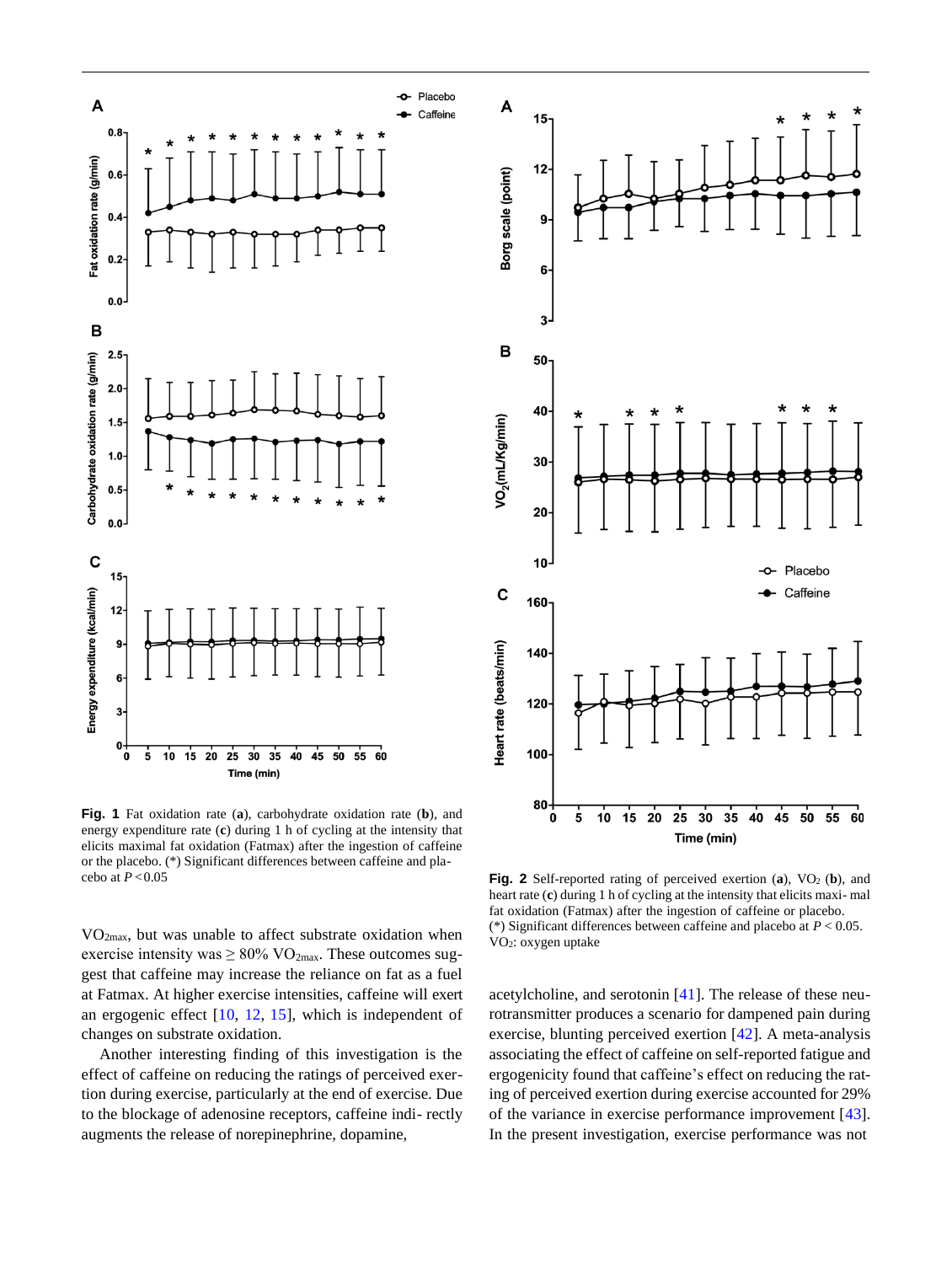<span id="page-6-0"></span>**Table 2** Ratings of main Variable (units) Placebo Caffeine Effect size (95%CI) Qualitative inference *P* value

side effects in the 24 h after the ingestion of caffeine or a placebo

| Nervousness (a.u.)                                                           |  | $1.3 \pm 1.2$ $3.7 \pm 2.4$ 2.1 (1.2/2.9)           | Most likely | 0.01 |
|------------------------------------------------------------------------------|--|-----------------------------------------------------|-------------|------|
| Vigour $(a.u.)$                                                              |  | $1.6 \pm 1.8$ 4.7 $\pm$ 2.9 1.8 (0.8/2.8)           | Very likely | 0.04 |
| Irritability (a.u.)                                                          |  | $1.2 \pm 0.6$ $1.5 \pm 1.5$ $0.2 (-0.8/1.2)$        | Unclear     | 0.73 |
| Muscle pain (a.u.)                                                           |  | $1.6 \pm 1.5$ $1.4 \pm 1.4$ $- 0.1$ ( $- 0.8/0.5$ ) | Unclear     | 0.79 |
| Headache (a.u.)                                                              |  | $2.1 \pm 2.2$ $1.6 \pm 2$ $-0.2$ (-0.9/0.5)         | Unclear     | 0.66 |
| Gastrointestinal distress (a.u.) $1.1 \pm 0.6$ $2.2 \pm 2.0$ $1.2$ (0.2/2.3) |  |                                                     | Likely      | 0.12 |
| Diuresis (a.u.)                                                              |  | $1.2 \pm 0.6$ $2.4 \pm 2.1$ $1.2$ (0.0/2.3)         | Likely      | 0.16 |
| Insomnia (a.u.)                                                              |  | $1.1 \pm 0.4$ $2.8 \pm 2.7$ $1.8$ (0.1/3.5)         | Likely      | 0.11 |
|                                                                              |  |                                                     |             |      |

Data is shown as mean±SD for 12 healthy participants. Each side effect was self-reported by using 1–10 arbitrary units (a.u.) scale

*CI* confidence interval

investigated as exercise intensity and duration were kept constant in both experimental trials. However, the reduced exertion found after the ingestion of caffeine despite maintaining the same exercise intensity might have also helped to enhance fat oxidation during exercise as participants reported that they felt the workload lighter with caffeine than with the placebo. Overall, the ingestion of caffeine before an exercise trial of submaximal exercise induces the release of neurotransmitters and catecholamines that may (1) produce a higher bioavailability of fatty acids and (2) lower exertion that may ultimately result in a higher reliance on fat as an energy source for muscles in contraction.

The acute ingestion of caffeine was accompanied by several pre-exercise and post-exercise adverse effects. Before exercise, caffeine increased systolic and diastolic pressure. Although the caffeine-induced change in blood pressure had little clinical impact on this sample of healthy and active individuals, this might be a negative effect for those with elevated blood pressures seeking to improve fat oxidation with caffeine. Interestingly, the daily intake of 3 mg/kg of caffeine produces that the caffeine-induced effect on blood pressure disappeared after 8 days of continuous ingestion [\[44\]](#page-8-15), suggesting that there is tolerance to the cardiovascular effect of caffeine at rest. After exercise, caffeine increased self-reported ratings of nervousness and vigour. There were also self-reported drawbacks such as gastrointestinal distress, diuresis, and insomnia. These side effects have been found in similar cases of athletes seeking to enhance physical performance by ingesting the same dosage of caffeine [\[34,](#page-8-5) [35,](#page-8-6) [45\]](#page-8-16). Contrary to the effect of caffeine on blood pressure, caffeine's side effects such as increased nervousness and vigour, irritability, insomnia, and diuresis increased with chronic ingestion (i.e., up to 20 days; [\[44\]](#page-8-15)). In light of these results, caffeine should only be recommended forindividuals seeking to augment fat oxidation during exercise and who do not have any previous history of cardiovascular problems or high caffeine sensitivity. In addition, due to the tolerance to some of the most important ergogenic effects of caffeine

 $[46]$  and caffeine's selective efficacy in enhancing fat oxidation at submaximal exercise, caffeine intake should only be recommended for exercise sessions that entail continuous exercise at Fatmax.

There are limitations associated with this investigation that should be considered to improve the results' applicability. First, we did not obtain blood samples nor tissue samples. Thus, we were unable to separate the effect induced by caffeine intake on adipose tissue / intramuscular triacylglycerols oxidation. We are also unable to establish the caffeine's ability to deliver released fatty acids to active skeletal muscle. Second, we only used one dose of caffeine (3 mg/ kg) and tested its effect on substrate oxidation at one exercise intensity (Fatmax). Further investigations should be aimed at determining if there is a dose–response of caffeine on shifting fat oxidation. It is also necessary to determine the effect of acute caffeine intake on intensities below Fatmax. Finally, we used a sample of both men and women with low habituation to caffeine. An analysis of the subsamples of men and women participants confirmed that the effect of caffeine to shifting substrate oxidation was present in both groups. However, future investigation should determine whether the effect of acute caffeine intake to enhance fat oxidation during exercise of submaximal intensity is similar in both sexes and the time course of tolerance to the benefit of caffeine in enhancing fat oxidation during exercise.

In summary, the acute ingestion of caffeine enhanced fat oxidation during 1 h of cycling at Fatmax at the expense of reduced carbohydrate oxidation. The effect of caffeine on fat oxidation was present during the entire trial and produced a meaningful increment of 27.0% in the amount of fat oxidized during the trial. Caffeine produced a slightly higher blood pressure before exercise and a higher rating of several minor side effects after exercise. Although the clinical relevance of these drawbacks was inconsequential in the sample of healthy individuals employed in this investigation, the occurrence of these side effects should be taken into account when using this stimulant to reduce body fat in populations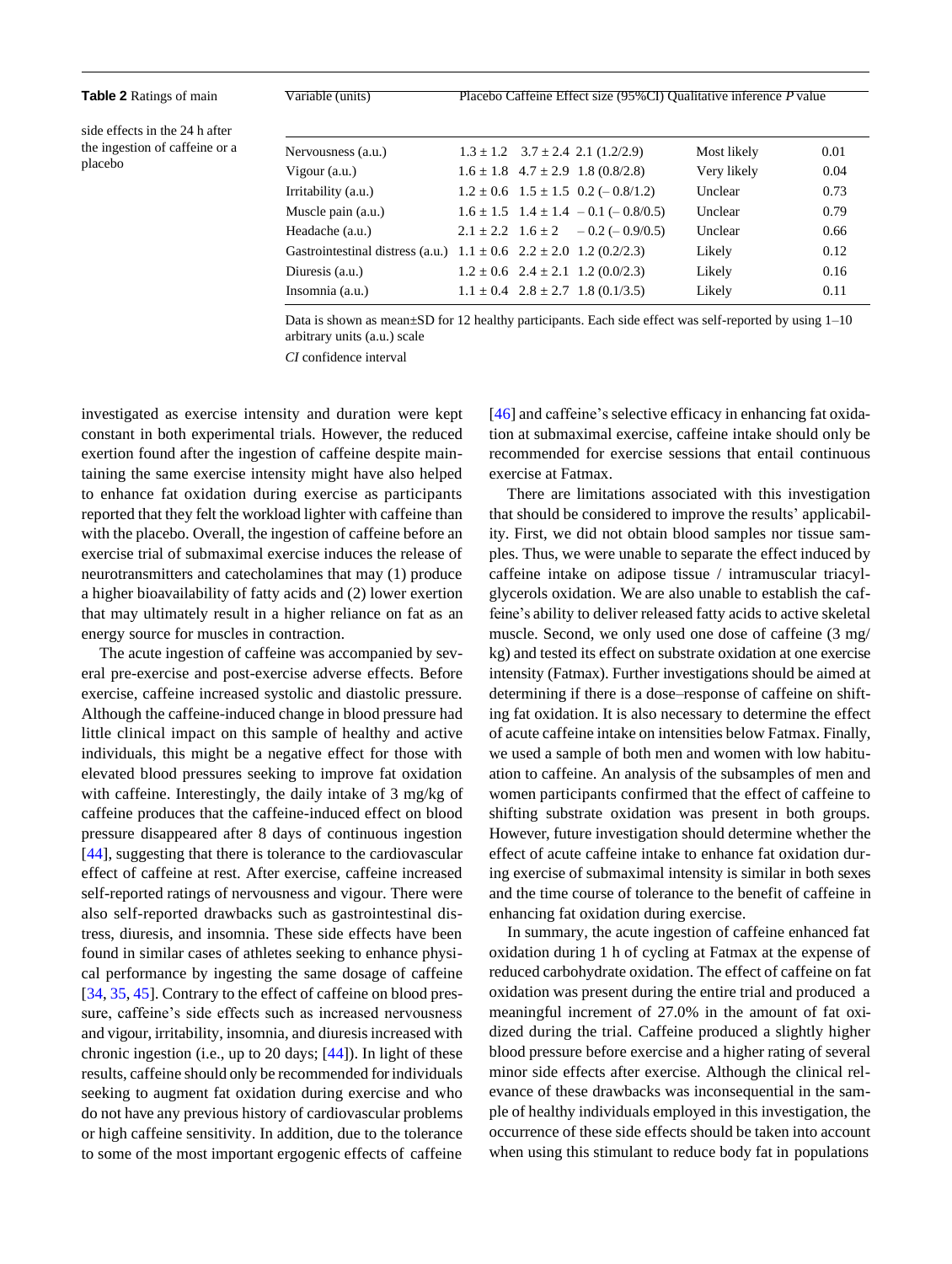with hypertension or high sensitivity to caffeine. Lastly, it is likely that the effect of caffeine on fat oxidation is only present when the intensity of exercise is close to or below Fatmax. This is because higher exercise intensities might dampen caffeine's efficacy to shift substrate oxidation since cellular mechanisms can favour the use of carbohydrates instead of fat.

Acknowledgements The authors wish to thank the subjects for their invaluable contribution to the study.

**Funding** This investigation did not receive any funding.

#### **Compliance with ethical standards**

**Conflict of interest** The authors declare no support from any organization for the submitted work; no financial relationships with any organizations that might have an interest in the submitted work in the previous 3 years; and no other relationships or activities that could appear to have influenced the submitted work.

# <span id="page-7-0"></span>**References**

- 1. Goldstein ER, Ziegenfuss T, Kalman D et al (2010) International society of sports nutrition position stand: Caffeine and performance. J Int Soc Sports Nutr 7:5
- 2. Salinero J, Lara B, Del Coso J (2019) Effects of acute ingestion of caffeine on team sports performance: a systematic review and meta-analysis. Res Sport Med 27:238–256. [https://doi.](https://doi.org/10.1080/15438627.2018.1552146) [org/10.1080/15438627.2018.1552146](https://doi.org/10.1080/15438627.2018.1552146)
- 3. Grgic J, Grgic I, Pickering C et al (2019) Wake up and smell the coffee: Caffeine supplementation and exercise performance - An umbrella review of 21 published meta-analyses. Br J Sports Med 54:681–688. <https://doi.org/10.1136/bjsports-2018-100278>
- 4. Maughan RJ, Burke LM, Dvorak J et al (2018) IOC consensus statement: dietary supplements and the high-performanceathlete. Br J Sports Med 52:439–455. [https://doi.org/10.1136/bjsports-](https://doi.org/10.1136/bjsports-2018-099027)[2018-099027](https://doi.org/10.1136/bjsports-2018-099027)
- 5. Fredholm BB, Yang J, Wang Y (2017) Low, but not high, dose caffeine is a readily available probe for adenosine actions. Mol Aspects Med 55:20–25
- 6. Graham TE (2001) Caffeine and exercise metabolism, endurance and performance. Sport Med 31:785–807
- 7. Davis JK, Green JM (2009) Caffeine and anaerobic performance: Ergogenic value and mechanisms of action. Sport Med 39:813–832
- 8. Ruíz-Moreno C, Lara B, Brito de Souza D et al (2020) Acute caffeine intake increases muscle oxygen saturation during a maximal incremental exercise test. Br J Clin Pharmacol 86:861-867[.https](https://doi.org/10.1111/bcp.14189) [://doi.org/10.1111/bcp.14189](https://doi.org/10.1111/bcp.14189)
- <span id="page-7-7"></span>9. Gutiérrez-Hellín J, Del Coso J (2018) Effects of p-Synephrine and caffeine ingestion on substrate oxidation during exercise. Med Sci Sport Exerc 50:1899–1906. [https://doi.org/10.1249/MSS.00000](https://doi.org/10.1249/MSS.0000000000001653) [00000001653](https://doi.org/10.1249/MSS.0000000000001653)
- 10. Costill DL, Dalsky GP, Fink WJ (1978) Effects of caffeine ingestion on metabolism and exercise performance. Med Sci Sports 10:155–158
- <span id="page-7-10"></span>11. Venables MC, Achten J, Jeukendrup AE (2005) Determinants of fat oxidation during exercise in healthy men and women: A crosssectional study. J Appl Physiol. [https://doi.org/10.1152/japplphysi](https://doi.org/10.1152/japplphysiol.00662.2003) [ol.00662.2003](https://doi.org/10.1152/japplphysiol.00662.2003)
- <span id="page-7-20"></span>12. Graham TE, Helge JW, MacLean DA et al (2000) Caffeine ingestion does not alter carbohydrate or fat metabolism in human skeletal muscle during exercise. J Physiol 529:837–847. [https://doi.](https://doi.org/10.1111/j.1469-7793.2000.00837.x) [org/10.1111/j.1469-7793.2000.00837.x](https://doi.org/10.1111/j.1469-7793.2000.00837.x)
- 13. Graham TE, Battram DS, Dela F et al (2008) Does caffeine alter muscle carbohydrate and fat metabolism during exercise? Appl Physiol Nutr Metab Physiol Appl Nutr Metab 33:1311–1318. [https](https://doi.org/10.1139/H08-129) [://doi.org/10.1139/H08-129](https://doi.org/10.1139/H08-129)
- <span id="page-7-22"></span><span id="page-7-21"></span>14. Graham TE, Spriet LL (1995) Metabolic, catecholamine, and exercise performance responses to various doses of caffeine. J Appl Physiol 78:867–874. <https://doi.org/10.1152/jappl.1995.78.3.867>
- 15. Beaumont RE, James LJ (2017) Effect of a moderate caffeine dose on endurance cycle performance and thermoregulation during prolonged exercise in the heat. J Sci Med Sport 20:1024–1028. <https://doi.org/10.1016/j.jsams.2017.03.017>
- <span id="page-7-12"></span><span id="page-7-11"></span>16. Hodgson AB, Randell RK, Jeukendrup AE (2013) The metabolic and performance effects of caffeine compared to coffee during endurance exercise. PLoS ONE 8:e59561[. https://doi.org/10.1371/](https://doi.org/10.1371/journal.pone.0059561) [journal.pone.0059561](https://doi.org/10.1371/journal.pone.0059561)
- 17. Anderson DE, Hickey MS (1994) Effects of caffeine on the metabolic and catecholamine responses to exercise in 5 and 28 degrees C. Med Sci Sports Exerc 26:453–458
- 18. Ryu S, Choi SK, Joung SS et al (2001) Caffeine as a lipolytic food component increases endurance performance in rats and athletes.J Nutr Sci Vitaminol (Tokyo) 47:139–146. [https://doi.org/10.3177/](https://doi.org/10.3177/jnsv.47.139) [jnsv.47.139](https://doi.org/10.3177/jnsv.47.139)
- <span id="page-7-23"></span>19. Donelly K, McNaughton L (1992) The effects of two levels of caffeine ingestion on excess postexercise oxygen consumption in untrained women. Eur J Appl Physiol Occup Physiol 65:459–463. <https://doi.org/10.1007/BF00243514>
- <span id="page-7-24"></span><span id="page-7-1"></span>20. Schubert MM, Sabapathy S, Leveritt M, Desbrow B (2014) Acute exercise and hormones related to appetite regulation: a metaanalysis. Sports Med 44:387–403. [https://doi.org/10.1007/s4027](https://doi.org/10.1007/s40279-013-0120-3) [9-013-0120-3](https://doi.org/10.1007/s40279-013-0120-3)
- <span id="page-7-2"></span>21. Alkhatib A, Seijo M, Larumbe E, Naclerio F (2015) Acute effectiveness of a "fat-loss" product on substrate utilization, perception of hunger, mood state and rate of perceived exertion at rest and during exercise. J Int Soc Sports Nutr 12:44. [https://doi.](https://doi.org/10.1186/s12970-015-0105-8) [org/10.1186/s12970-015-0105-8](https://doi.org/10.1186/s12970-015-0105-8)
- <span id="page-7-14"></span><span id="page-7-13"></span><span id="page-7-3"></span>22. Cruz R, de Aguiar R, Turnes T et al  $(2015)$  Caffeine affects time to exhaustion and substrate oxidation during cycling at maximal lactate steady state. Nutrients 7:5254–5264[. https://doi.org/10.3390/](https://doi.org/10.3390/nu7075219) [nu7075219](https://doi.org/10.3390/nu7075219)
- <span id="page-7-4"></span>23. Maunder E, Plews DJ, Kilding AE (2018) Contextualising maximal fat oxidation during exercise: Determinants and normative values. Front Physiol 23:599. [https://doi.org/10.3389/fphys](https://doi.org/10.3389/fphys.2018.00599) [.2018.00599](https://doi.org/10.3389/fphys.2018.00599)
- <span id="page-7-16"></span><span id="page-7-15"></span><span id="page-7-5"></span>24. Gutiérrez-Hellín J, Ruiz-Moreno C, Del Coso J (2019) Acute psynephrine ingestion increases whole-body fat oxidation dur- ing 1-h of cycling at Fatmax. Eur J Nutr. [https://doi.org/10.1007/](https://doi.org/10.1007/s00394-019-02101-6) [s00394-019-02101-6](https://doi.org/10.1007/s00394-019-02101-6)
- <span id="page-7-6"></span>25. Filip A, Wilk M, Krzysztofik M, Del Coso J (2020) Inconsistency in the ergogenic effect of caffeine in athletes who regularly consume caffeine: Is it due to the disparity in the criteria that defines habitual caffeine intake? Nutrients. [https://doi.org/10.3390/nu120](https://doi.org/10.3390/nu12041087) [41087](https://doi.org/10.3390/nu12041087)
- <span id="page-7-17"></span><span id="page-7-8"></span>26. Frandsen J, Pistoljevic N, Quesada JP et al (2020) Menstrual cycle phase does not affect whole body peak fat oxidation rate during a graded exercise test. J Appl Physiol 128:681–687. [https://doi.](https://doi.org/10.1152/japplphysiol.00774.2019) [org/10.1152/japplphysiol.00774.2019](https://doi.org/10.1152/japplphysiol.00774.2019)
- <span id="page-7-19"></span><span id="page-7-18"></span><span id="page-7-9"></span>Horton TJ, Miller EK, Glueck D, Tench K (2002) No effect of menstrual cycle phase on glucose kinetics and fuel oxidation during moderate-intensity exercise. Am J Physiol - Endocrinol Metab. <https://doi.org/10.1152/ajpendo.00238.2001>
- 28. Lara B, Gutiérrez-Hellín J, García-Bataller A et al (2019) Ergogenic effects of caffeine on peak aerobic cycling power during the